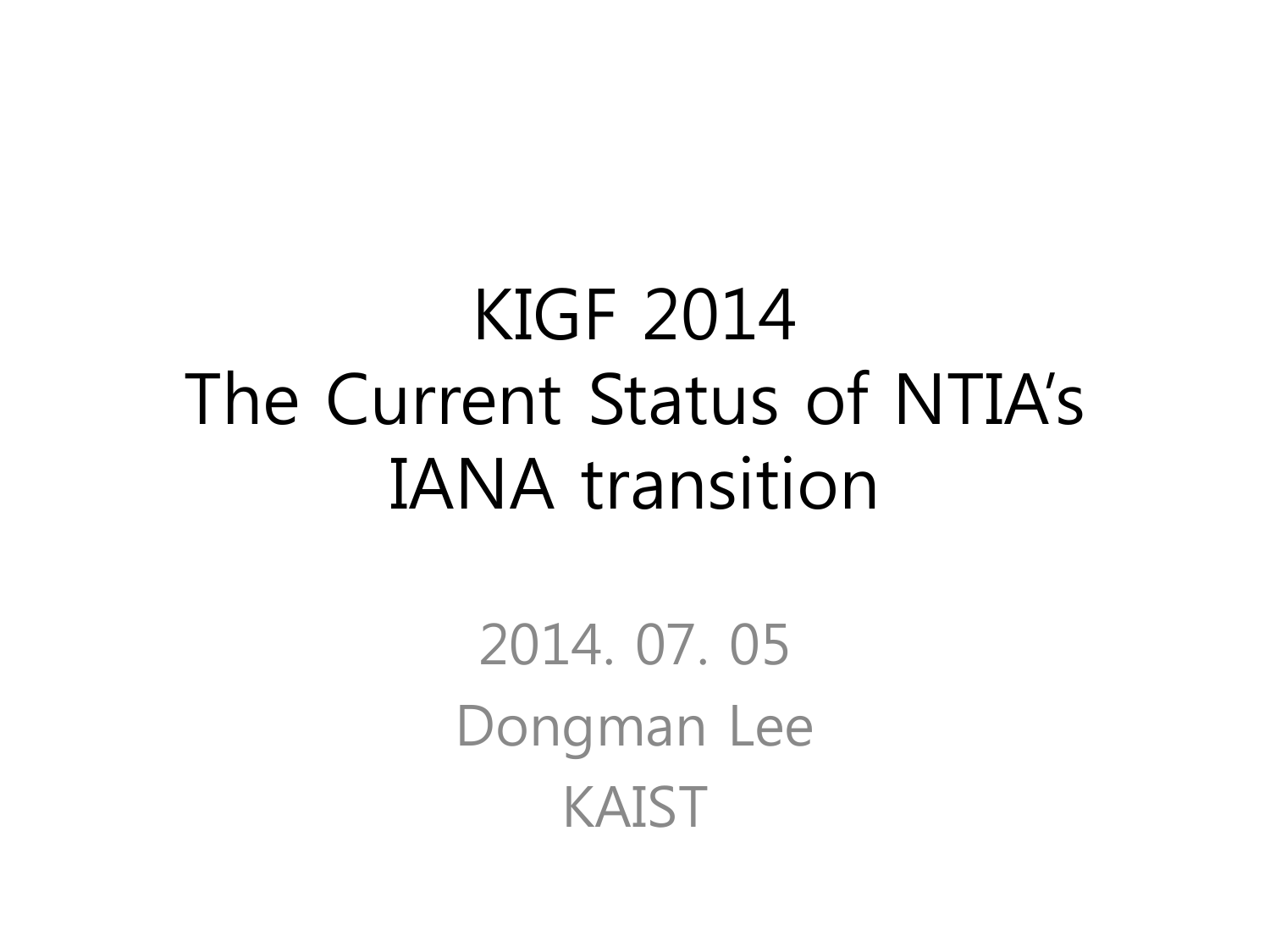### NTIA's statement

- Announces its intent to transition key Internet functions to the global multistakeholder community (3/14/14)
- IANA functions
	- 1) maintenance of the protocol parameter registries on behalf of the IETF;
	- 2) allocation of Internet Numbers in cooperation with the Regional Internet Registries;
	- 3) management of the .ARPA and .INT domains;
	- 4) administrative responsibilities of the DNS root zone; and
	- 5) coordination of root zone management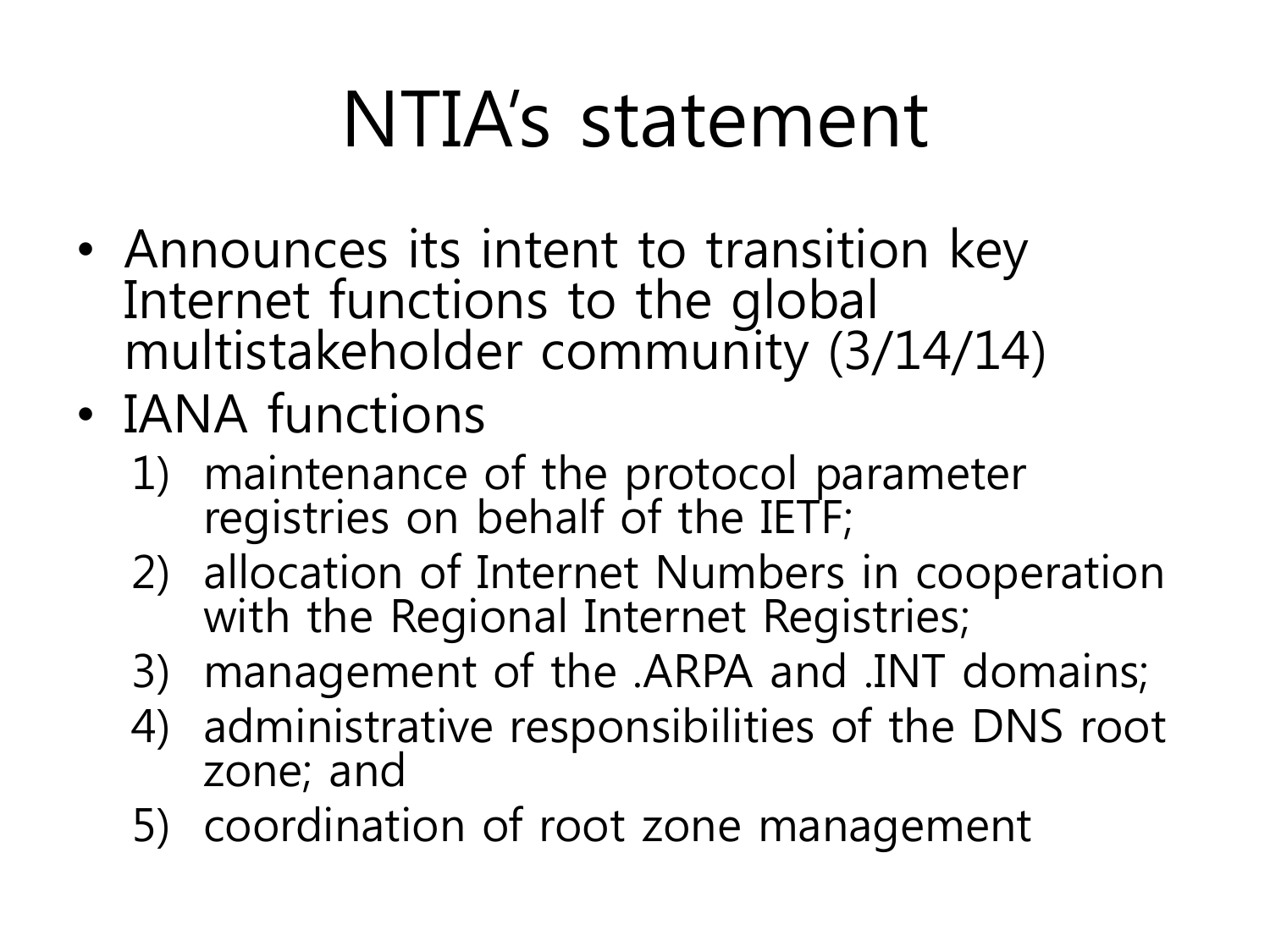## NTIA's statement (cont.)

- ICANN was asked to conduct with the following four principles:
	- Support and enhance the multistakeholder model;
	- Maintain the security, stability, and resiliency of the Internet DNS;
	- Meet the needs and expectation of the global customers and partners of the IANA services;
	- Maintain the openness of the Internet
- Coordination group is being formed based on public comments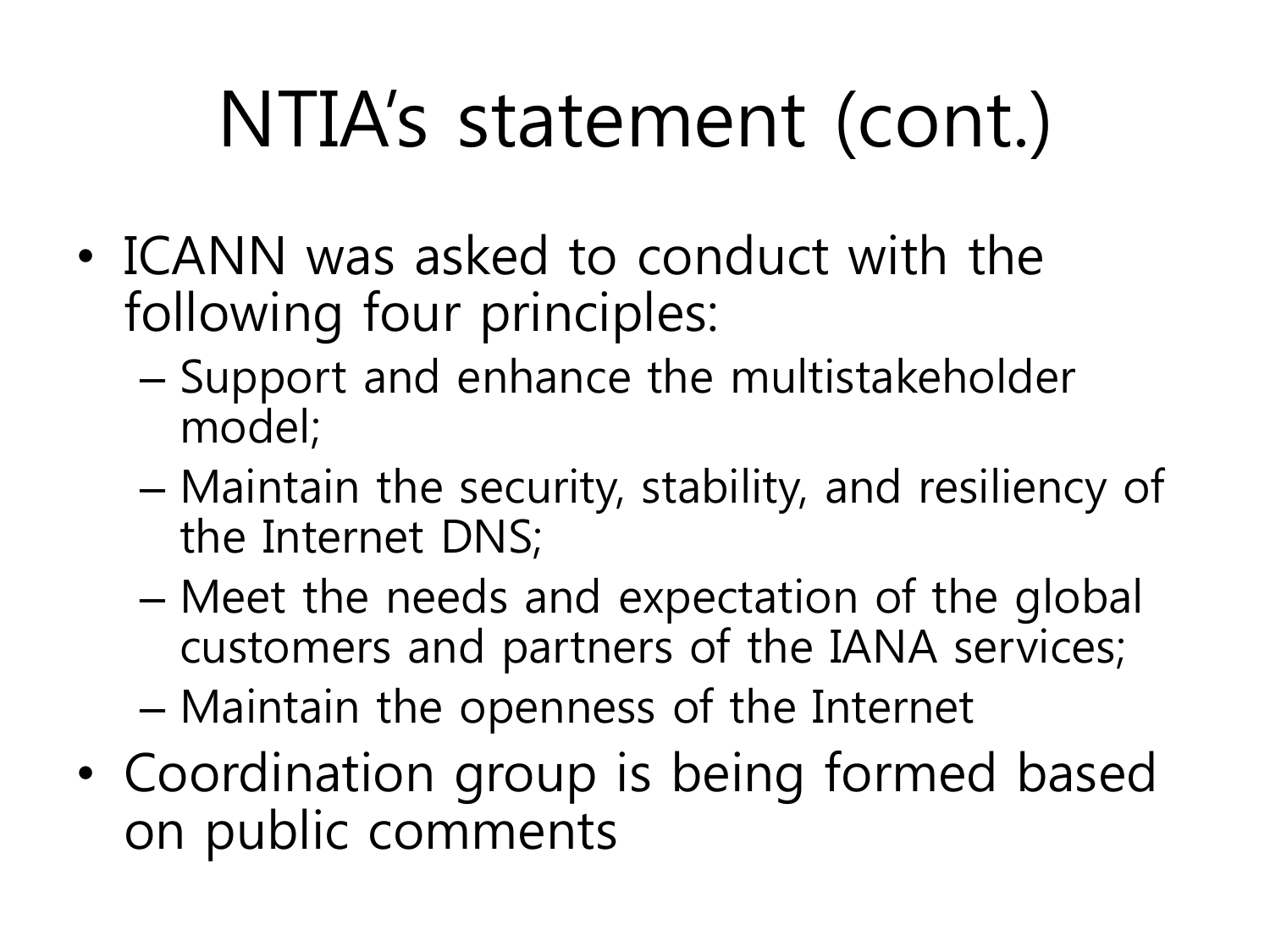# Coordination Group: Selection

- Eliminates the distinction between affected and non-affected parties;
- Assigns the respective communities the responsibility to identify their Coordination Group representatives using internal processes;<sup>6</sup>
- No longer has a role for the Chair of the ICANN Board and Chair of the GAC to select group members;
- Strongly urges communities to adhere to diversity standards as they carry out their respective selection processes.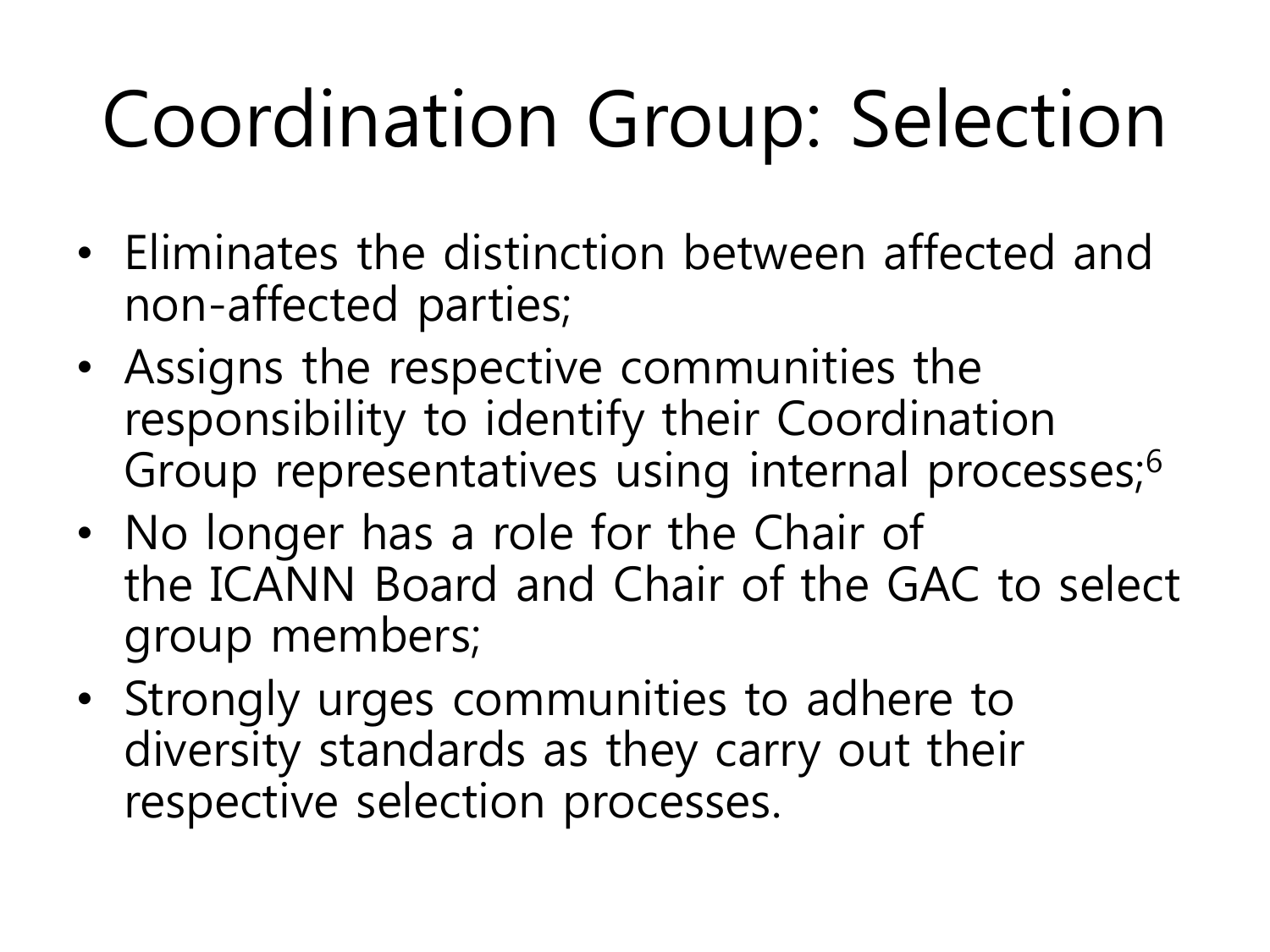#### Coordination Group: Composition

- Total: 27
- At-Large Advisory Committee ([AL](http://atlarge.icann.org/)[AC\) 2](https://aso.icann.org/)
- Address Supporting Organization (ASO) 1
- Country Code Names Supporting Organis[ation](http://gnso.icann.org/en/) (CCNSO and non-cCNSO) 4
- Generic Names Supporting Organization (GNSO). 3
- Generic Top Level Domain Registries [\(gTL](https://gacweb.icann.org/display/gacweb/Governmental+Advisory+Committee)D Registries) 2
- Governmental Advisory Committee (GAC) 2
- International Chamb[er of Comm](http://www.iccwbo.org/)erce/ Business Action to Support the Information Society (ICC/BA[SIS\)](http://www.iab.org/) 1
- Internet Architecture Board (IAB) [2](http://www.ietf.org/)
- Internet Enginee[ring T](http://www.internetsociety.org/)ask Force (IETF) 2
- Internet Society (**ISOC**) 2
- Number Resource Organization [\(NRO\)](http://www.nro.net/) 2
- [R](https://www.icann.org/resources/pages/rssac-4c-2012-02-25-en)oot Server System Advisory Committee (R[SSAC\)](https://www.icann.org/resources/pages/ssac-2012-02-25-en) 2
- Security and Stability Advisory Committee (SSAC) 2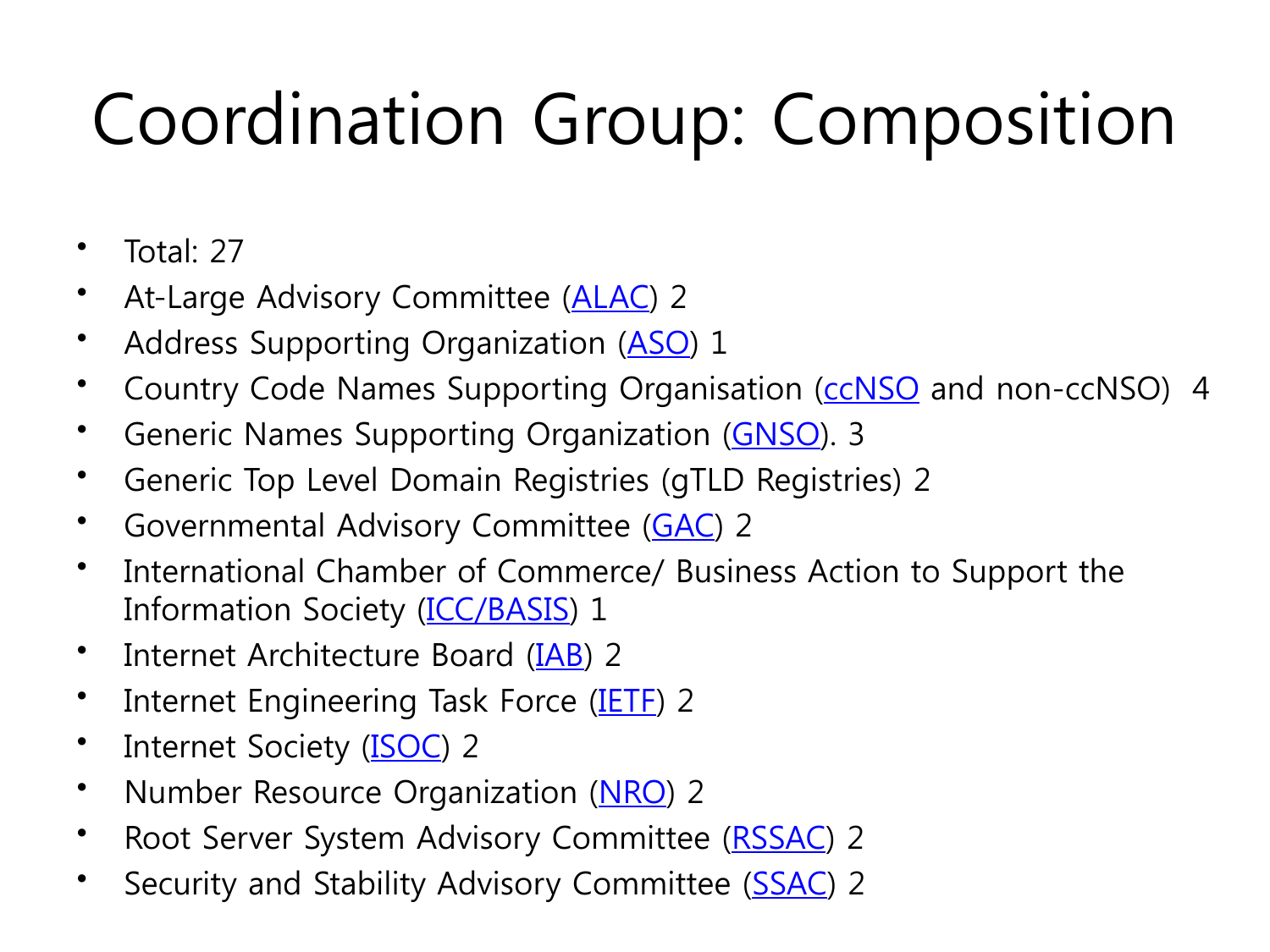# Coordination Group: Milestone

- Communities launch their internal processes to select their representatives, per the number of seats allocated.
- Names of selectees should be provided no later than 23:59 UTC on 2 July 2014 and will be made publicly available online.
- Communities make their final selections by the end of the ICANN 50 meeting in London (22-26 June 2014).
- The Coordination Group will meet in mid-July, tentatively on 16-18 July, to finalize its modes of operation, working methods and begin its work.
- To ensure full transparency, the Coordination Group will hold open meetings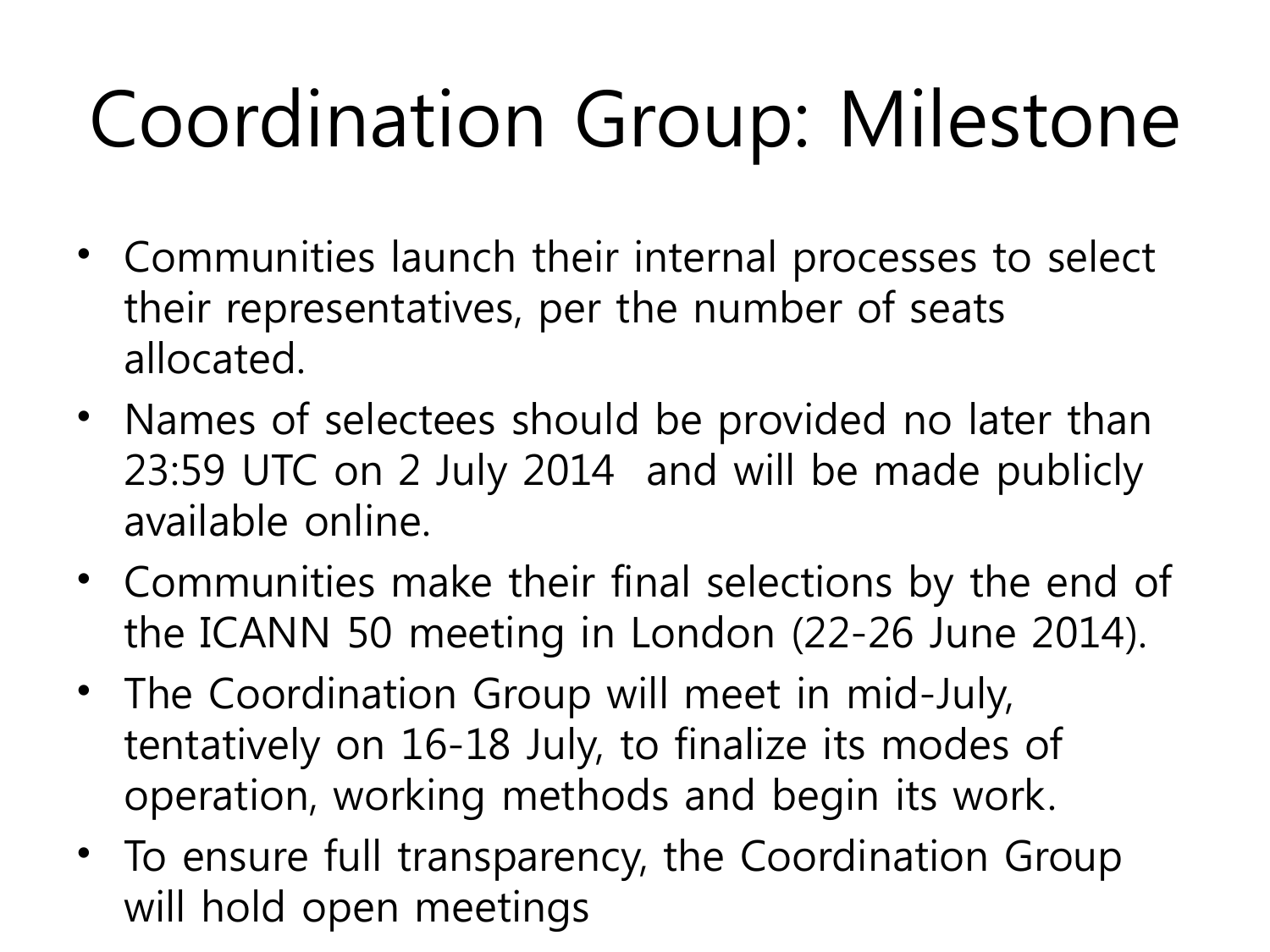### Community Inputs During ICANN 50

- The transition needs to be an adjustment of the existing mechanisms, rather than replacing them with new organizations and mechanisms.
- Accountability of ICAN that relates to the IANA functions should be handled separately
- diverse participation in the Coordination Group, strict geographic assignment
- The coordination group is only for coordination and the decision should be done by community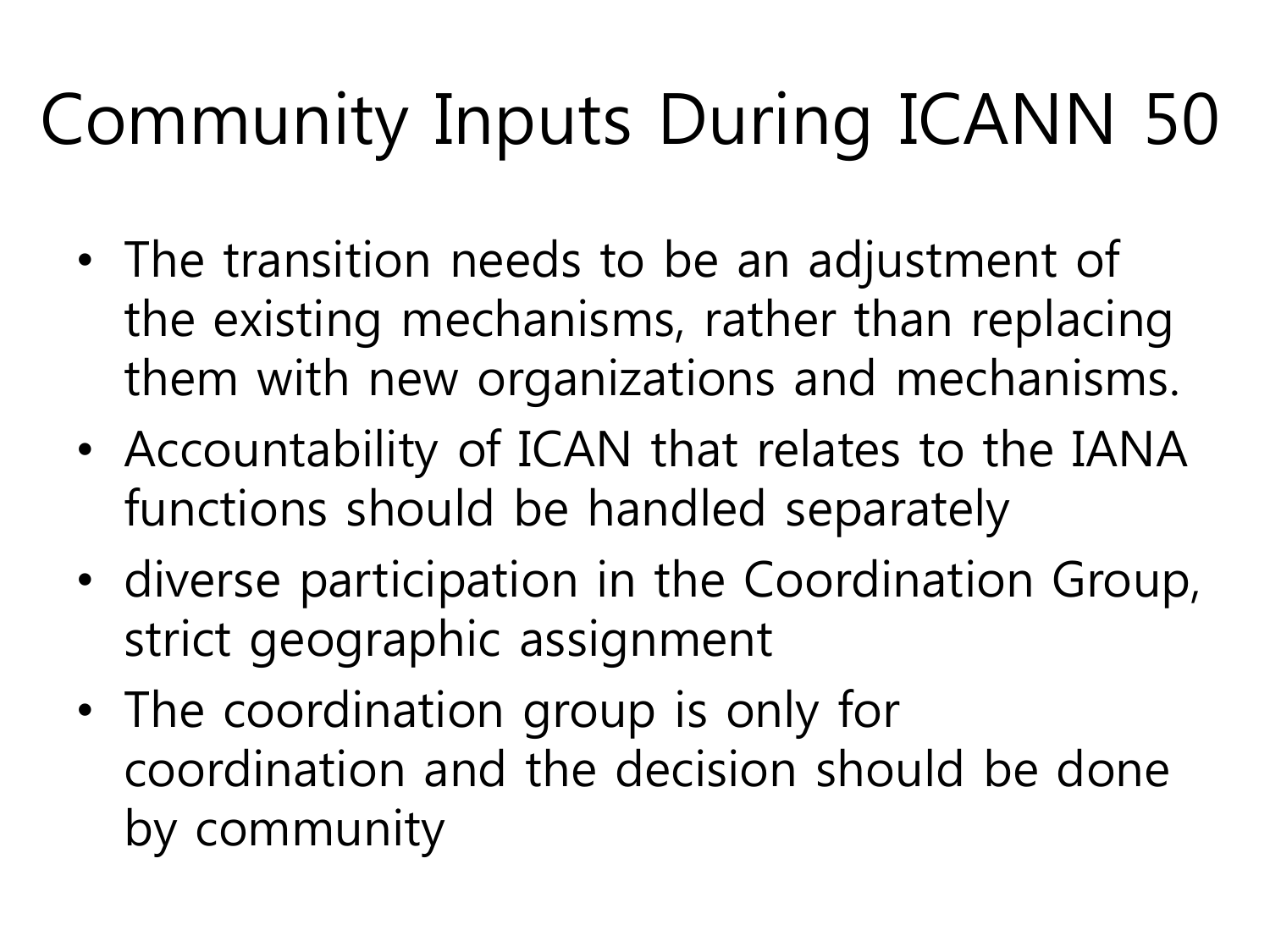# Key Questions to Answer

- Who has ultimate authority to confer the responsibility to handle the transition task to a particular entity?
- How this mandate is concretely formalized if very different types of actors need to express their endorsement?
- Under which conditions and through what procedure(s) if any, should specific decisions be appealed, and more importantly the mandate potentially be modified, suspended or reallocated?